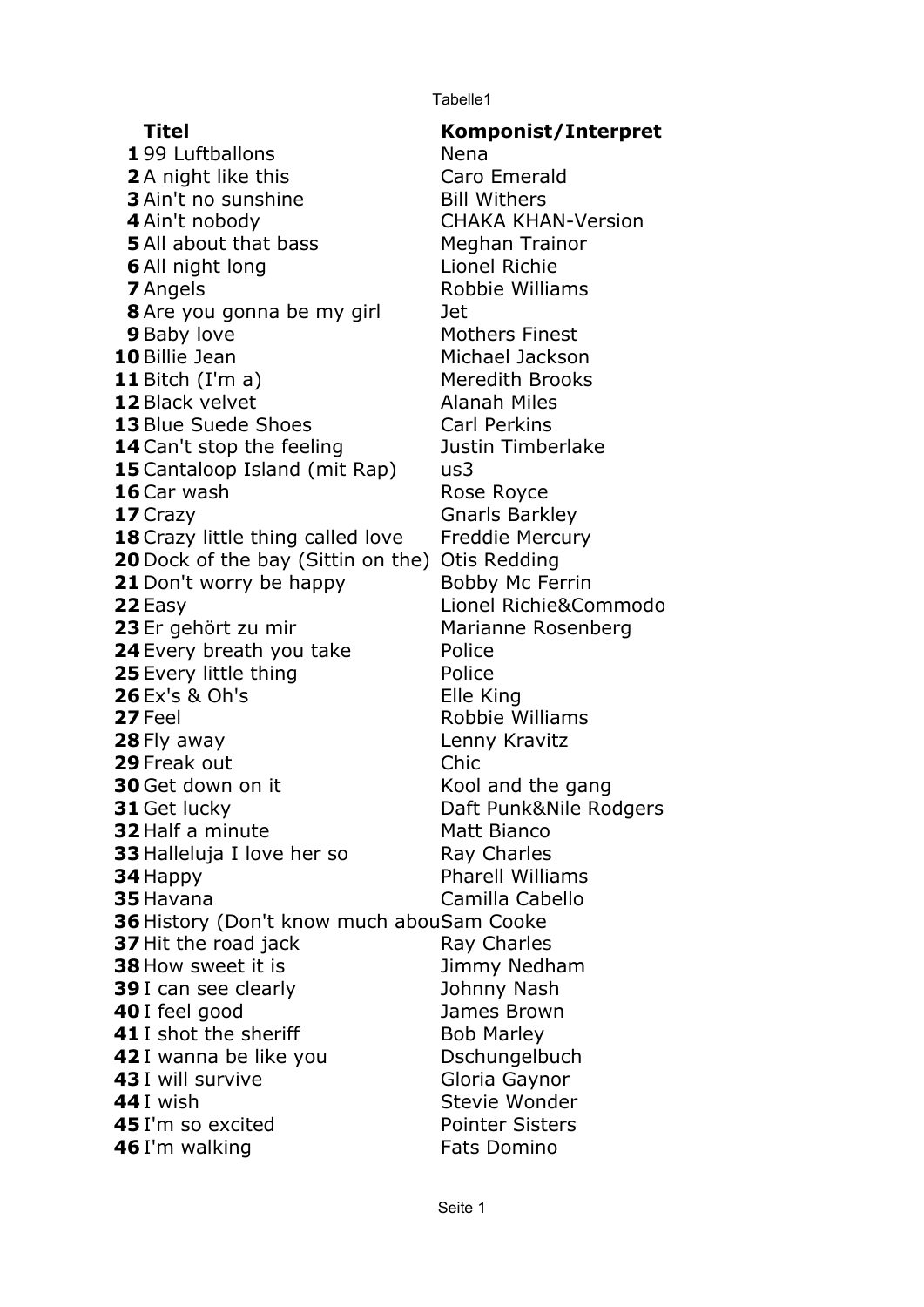Tabelle1

 I'm yours Ironic Isn't she lovely Stevie Wonder It ain't over til it's over Lenny Kravitz Jailhouse Rock Elvis Presley-Version ZAZ Je veux Just the two of us Bill Withers Killing me softly Kiss Prince Knock on wood Eddie Floyd/Steve Cropper Knocking on heaven's door Bob Dylan La bamba-Twist and Shout-MedR. Valens//Beatles Lady Marmalade Leben in der Stadt **Carolin Roth**  Let me entertain you **Robbie Williams**  Like the way I do Melissa Etheridge Listen to the music **Doobie Brothers (Tom J**  Long train running Doobie Brothers (Tom J Love yourself Lucky Lips Mamma Mia **ABBA**  Marmor, Stein und Eisen bricht Drafi Deutscher Mas que nada **mateixa de la propinción de la propinci**dad de la propinción de la propinción de la propinció Mercy Duffy Movin' on up The Jeffersons' Mustang Sally **Bonny Rice**  My baby just cares for me Nina Simone Narcotic On broadway George Benson Play that funky music Price tag Jessie J Proud mary **Conserversity** and the Dohn Fogerty Purple rain Prince **ENGELBERT HUMPERDII**  Rehab **Amy Winehouse**  Respect **Contract Contract Contract Contract Otis Redding/Aretha Franklin**  Riptide Vance Joy Rolling in the deep **Adele**  Roxanne Police Save tonight Eagle Eye Cherry September **Earth**, Wind and Fire Should I stay or should I go The Clash Sir Duke Stevie Wonder Smooth operator Sade Some kind of wonderful Joss Stone-Version Jason Mraz Alanis Morisette Roberta Flack/Fugees-V Petti La Belle/Moulin Ro Justin Bieber/Ed Sheera Jerry Leiber/Mike Stoller Liquido Miriam Makeba Robert Parissi (Wild Che 81 Ouando